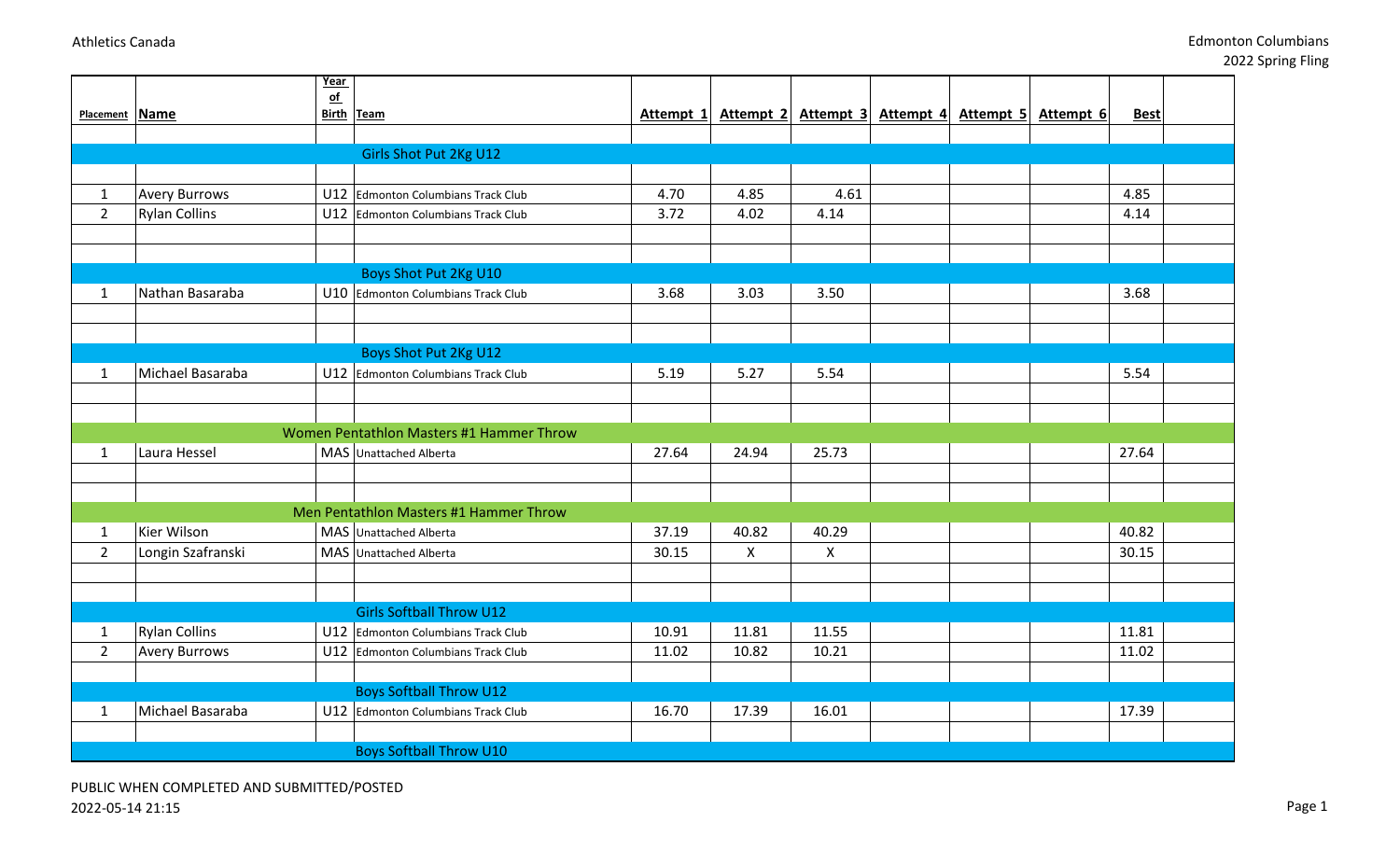|                |                      | Year |                                            |             |              |                           |                |                                         |                |             |
|----------------|----------------------|------|--------------------------------------------|-------------|--------------|---------------------------|----------------|-----------------------------------------|----------------|-------------|
| Placement Name |                      | of   | Birth Team                                 | Attempt 1   | Attempt 2    |                           |                | Attempt 3 Attempt 4 Attempt 5 Attempt 6 |                | <b>Best</b> |
| $\mathbf{1}$   | Nathan Basaraba      |      | U10 Edmonton Columbians Track Club         | 7.33        | 8.26         | 8.68                      |                |                                         |                | 8.68        |
|                |                      |      |                                            |             |              |                           |                |                                         |                |             |
|                |                      |      | <b>Girls Turbo Javelin U12</b>             |             |              |                           |                |                                         |                |             |
|                |                      |      |                                            |             |              |                           |                |                                         |                | 7.49        |
| $\mathbf{1}$   | <b>Rylan Collins</b> | U12  | Edmonton Columbians Track Club             | 5.23        | 7.49         | 5.90                      |                |                                         |                |             |
| $\overline{2}$ | <b>Avery Burrows</b> |      | U12 Edmonton Columbians Track Club         | 6.55        | 6.08         | 5.51                      |                |                                         |                | 6.55        |
|                |                      |      |                                            |             |              |                           |                |                                         |                |             |
|                |                      |      |                                            |             |              |                           |                |                                         |                |             |
|                |                      |      | <b>Boys Turbo Javelin U12</b>              |             |              |                           |                |                                         |                |             |
| $\mathbf{1}$   | Michael Basaraba     |      | U12 Edmonton Columbians Track Club         | 8.92 8.31   |              | 11.95                     |                |                                         |                | 11.95       |
|                |                      |      |                                            |             |              |                           |                |                                         |                |             |
|                |                      |      | <b>Boys Turbo Javelin U12</b>              |             |              |                           |                |                                         |                |             |
| $\mathbf{1}$   | Nathan Basaraba      |      | U10 Edmonton Columbians Track Club         | $6.21$ 7.00 |              | 7.24                      |                |                                         |                | 7.24        |
|                |                      |      |                                            |             |              |                           |                |                                         |                |             |
|                |                      |      | Men Shot Put 4kg U16                       |             |              |                           |                |                                         |                |             |
| $\mathbf{1}$   | Micah Brown          |      | U16 Leduc Track and Field Club             | 9.83 9.68   |              | 9.13                      | 8.72           | 9.10                                    | 9.66           | 9.83        |
| $\overline{2}$ | Joel Thorpe          |      | U16 Leduc Track and Field Club             | 7.28 7.20   |              | 7.15                      | 7.89           | 7.79                                    | 7.68           | 7.89        |
| 3              | Justin Schulz        |      | U16 St. Albert Mustangs Track & Field Club | 7.54 7.53   |              | 6.83                      | 7.53           | 7.09                                    | 7.69           | 7.69        |
| 4              | Sam Newans           |      | U16 Edmonton Columbians Track Club         | 7.13 7.33   |              | $\boldsymbol{\mathsf{x}}$ | X              | $\pmb{\mathsf{X}}$                      | X              | 7.33        |
|                |                      |      |                                            |             |              |                           |                |                                         |                |             |
|                |                      |      |                                            |             |              |                           |                |                                         |                |             |
|                |                      |      | Men Shot Put 5kg U18                       |             |              |                           |                |                                         |                |             |
| $\mathbf{1}$   | Jake McEachern       |      | U18 Split City Sonics                      | 14.75 15.81 |              | 14.82                     | $16.22$ X      |                                         | 14.89          | 16.22       |
| $\overline{2}$ | Joshua Nwosu         |      | U18 Edmonton Columbians Track Club         | $9.88$ 9.46 |              | 9.73                      | 8.74           | 8.36                                    | 8.97           | 9.88        |
| 3              | Cole Doud            |      | U18 Split City Sonics                      | 7.67 7.78   |              | 7.83                      | 6.62           | 5.96                                    | 7.95           | 7.95        |
|                |                      |      |                                            |             |              |                           |                |                                         |                |             |
|                |                      |      |                                            |             |              |                           |                |                                         |                |             |
|                |                      |      | <b>Women Hammer Throw 4Kg U20</b>          |             |              |                           |                |                                         |                |             |
| $\mathbf{1}$   | Lauren Friesen       |      | U20 St. Albert Mustangs Track & Field Club | 45.22       | $\mathsf{X}$ | 45.89                     | X              | 46.67                                   | X              | 46.67       |
| $\overline{2}$ | Lauryn Morris        |      | U20 Unattached Alberta                     | 40.88       | $\mathsf{X}$ | $\mathsf{X}$              | $\pmb{\times}$ | $\mathsf{X}$                            | $\pmb{\times}$ | 40.88       |
| 3              | <b>Avery Sluik</b>   |      | U20 Edmonton Columbians Track Club         | 35.10       | 37.39        | 39.33                     | 36.27          | 39.34                                   | 34.31          | 39.34       |
| $\overline{4}$ | Nicole Nilsson       |      | U20 Split City Sonics                      | 34.60       | 33.20        | 35.18                     | 34.51          | $\pmb{\mathsf{X}}$                      | 35.24          | 35.24       |
|                |                      |      |                                            |             |              |                           |                |                                         |                |             |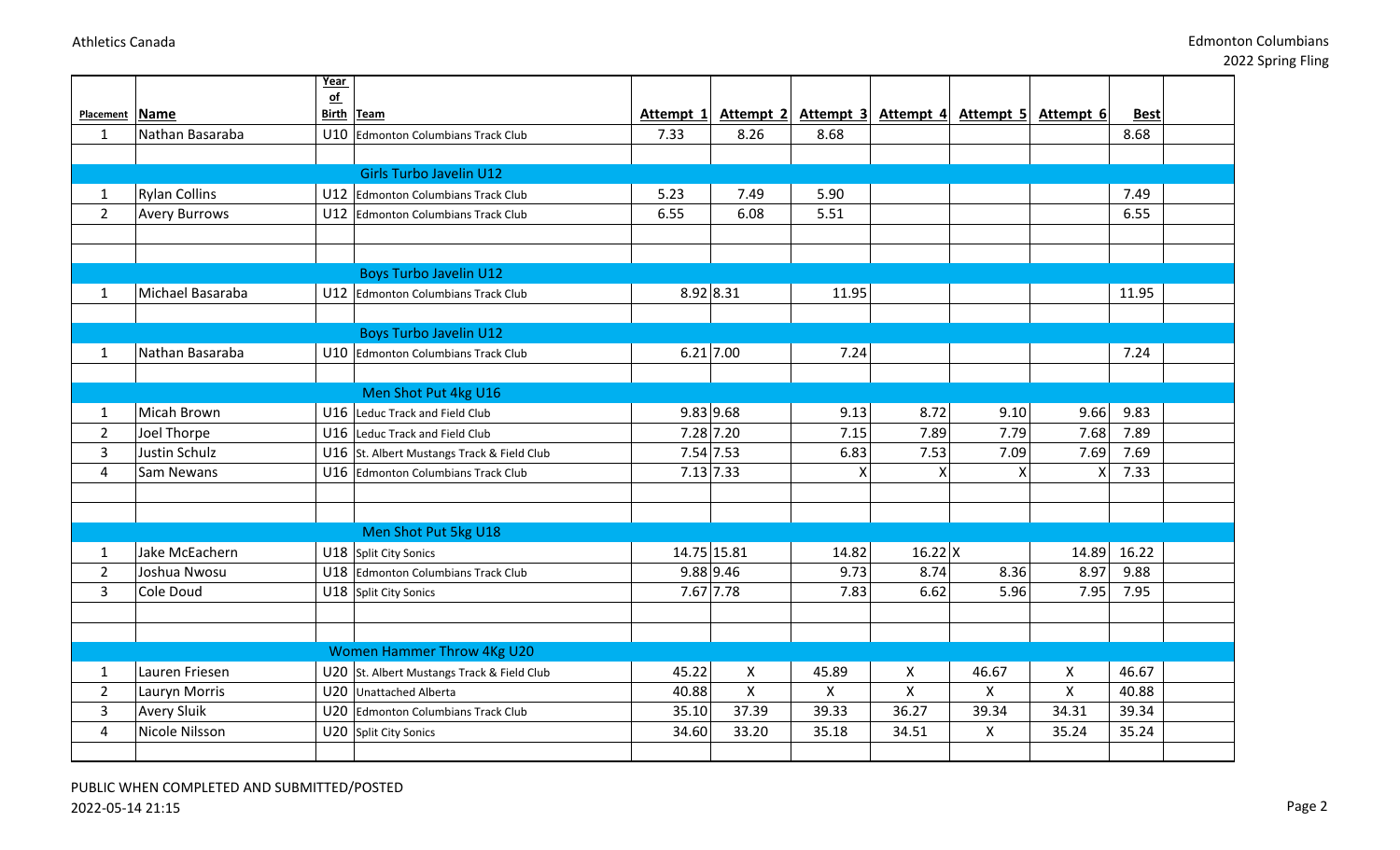|                |                        | Year<br>$of$ |                                                |                           |                    |                                                             |              |                |       |             |  |
|----------------|------------------------|--------------|------------------------------------------------|---------------------------|--------------------|-------------------------------------------------------------|--------------|----------------|-------|-------------|--|
| Placement Name |                        | Birth Team   |                                                |                           |                    | Attempt 1 Attempt 2 Attempt 3 Attempt 4 Attempt 5 Attempt 6 |              |                |       | <b>Best</b> |  |
|                |                        |              | <b>Women Hammer Throw 3Kg U16</b>              |                           |                    |                                                             |              |                |       |             |  |
| $\mathbf{1}$   | Sydney Kube            |              | U16 St. Albert Mustangs Track & Field Club     | 33.05                     | 37.84              | 36.36                                                       | 36.92        | 33.61          | 38.20 | 38.20       |  |
| $\overline{2}$ | Gabrielle Kube         |              | U16 St. Albert Mustangs Track & Field Club     | $\boldsymbol{\mathsf{X}}$ | $\pmb{\mathsf{X}}$ | 23.30                                                       | 24.95        | 26.48          | 29.02 | 29.02       |  |
|                |                        |              |                                                |                           |                    |                                                             |              |                |       |             |  |
|                |                        |              | <b>Women Hammer Throw Masters</b>              |                           |                    |                                                             |              |                |       |             |  |
| $\mathbf{1}$   | Laura Hessel           |              | MAS Unattached Alberta                         | X                         | 27.23              | 26.38                                                       | 25.8         | 26.63          | 24.35 | 27.23       |  |
|                |                        |              |                                                |                           |                    |                                                             |              |                |       |             |  |
|                |                        |              | <b>Men Shot Put Masters</b>                    |                           |                    |                                                             |              |                |       |             |  |
| $\mathbf{1}$   | Longin Szafranski      |              | MAS Unattached Alberta                         | 10.46                     | 10.23              | 10.61                                                       | 10.53        | $\pmb{\times}$ | X     | 10.61       |  |
| $\overline{2}$ | <b>Bruce Foster</b>    |              | MAS Unattached Alberta                         | $\pmb{\times}$            | 9.71               | 9.48                                                        | 9.48         | $\mathsf{X}$   | X     | 9.71        |  |
| 3              | Dallas Kendrick        |              | MAS Edmonton Columbians Track Club             | 9.46                      | 8.34               | 8.99                                                        | 9.18         | 9.34           | X     | 9.46        |  |
|                |                        |              |                                                |                           |                    |                                                             |              |                |       |             |  |
|                |                        |              |                                                |                           |                    |                                                             |              |                |       |             |  |
|                |                        |              | Men Shot Put 6Kg U20                           |                           |                    |                                                             |              |                |       |             |  |
| 1              | Tristan Freiesen       |              | U20 Medicine Hat Panthers Track And Field Club | 12.07                     | $\mathsf{X}$       | 13.34                                                       | $\mathsf{X}$ | 13.71          | 13.39 | 13.71       |  |
| $\overline{2}$ | <b>Riley Friesen</b>   |              | U20 Medicine Hat Panthers Track And Field Club | 11.27                     | 11.59              | 11.80                                                       | 11.70        | 11.74          | X     | 11.80       |  |
| 3              | Logan Shaver           |              | U20 Edmonton Columbians Track Club             | 7.99                      | 8.00               | 7.77                                                        | 7.83         | 8.00           | 9.07  | 9.07        |  |
|                |                        |              |                                                |                           |                    |                                                             |              |                |       |             |  |
|                |                        |              |                                                |                           |                    |                                                             |              |                |       |             |  |
|                |                        |              | Women Shot Put 3Kg U16                         |                           |                    |                                                             |              |                |       |             |  |
| 1              | Andrea Jacob           |              | U16 Leduc Track and Field Club                 | 8.77                      | 8.39               | 8.93                                                        | 8.40         | 8.65           | 8.74  | 8.93        |  |
| $\overline{2}$ | Sydney Kube            |              | U16 St. Albert Mustangs Track & Field Club     | 7.18                      | 7.07               | 7.2                                                         | 7.38         | 7.27           | 7.44  | 7.44        |  |
| 3              | Gabrielle Kube         |              | U16 St. Albert Mustangs Track & Field Club     | 5.73                      | 6.02               | 5.37                                                        | 5.81         | 5.89           | 6.36  | 6.36        |  |
| $\overline{4}$ | Sarra Dobson           |              | U16 Edmonton Columbians Track Club             | 6.35                      | 5.26               | 5.62                                                        | 5.62         | 5.60           | 5.21  | 6.35        |  |
|                |                        |              |                                                |                           |                    |                                                             |              |                |       |             |  |
|                |                        |              |                                                |                           |                    |                                                             |              |                |       |             |  |
|                |                        |              | Women Shot Put 3Kg U18                         |                           |                    |                                                             |              |                |       |             |  |
| $\mathbf{1}$   | Lauren Dellezay        |              | U18 Leduc Track and Field Club                 | X                         | 7.84               | 9.02                                                        | 8.85         | 9.00           | 8.64  | 9.02        |  |
| $\overline{2}$ | <b>Fabiola Turcios</b> |              | U18 Edmonton Columbians Track Club             | 7.33                      | 8.33               | 8.27                                                        | 8.27         | 8.64           | 8.29  | 8.64        |  |
|                |                        |              |                                                |                           |                    |                                                             |              |                |       |             |  |
|                |                        |              |                                                |                           |                    |                                                             |              |                |       |             |  |
|                |                        |              | Women Shot Put 4Kg U20                         |                           |                    |                                                             |              |                |       |             |  |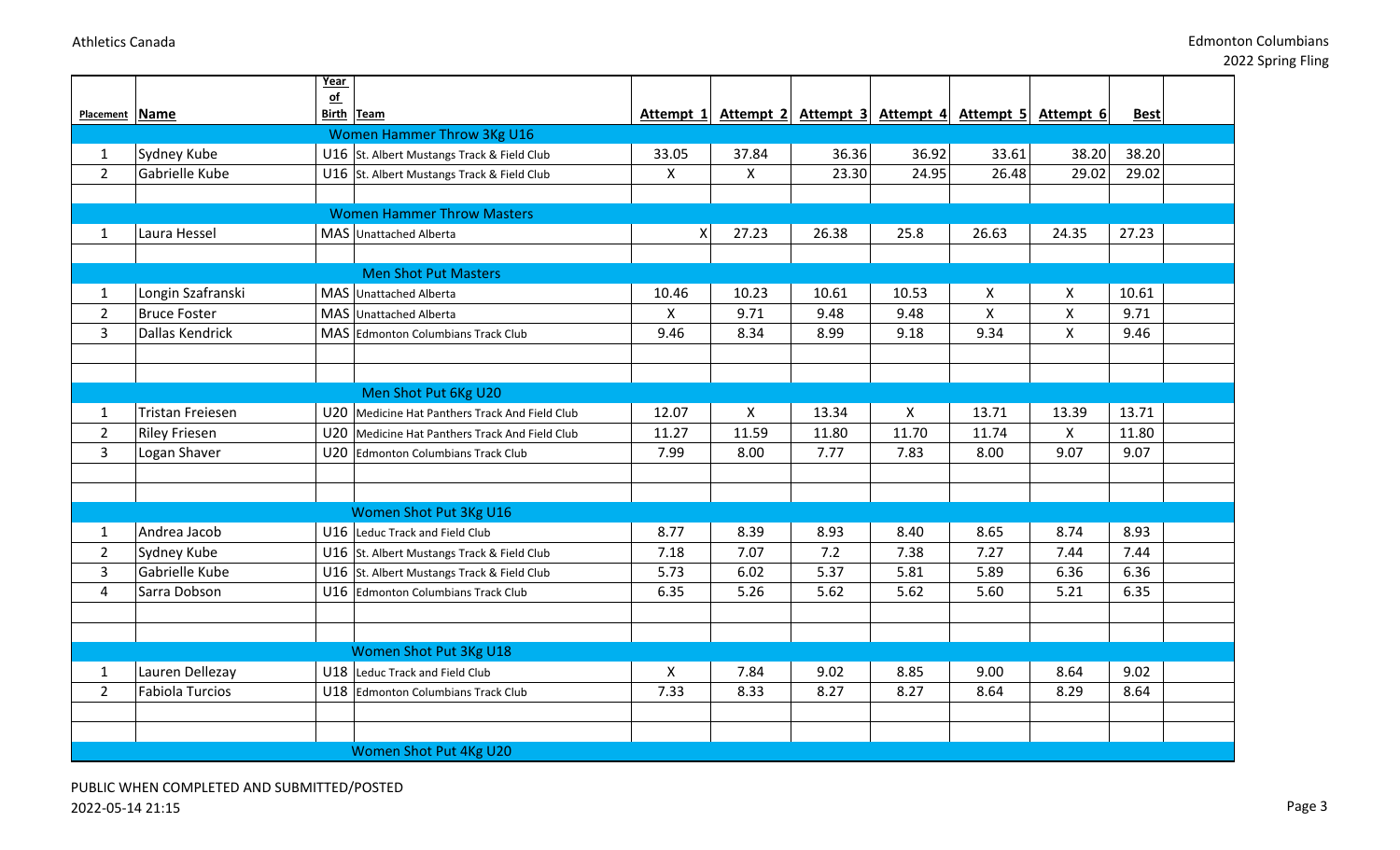|                |                      | Year                      |                                            |                           |                           |           |                    |                           |                    |             |
|----------------|----------------------|---------------------------|--------------------------------------------|---------------------------|---------------------------|-----------|--------------------|---------------------------|--------------------|-------------|
| Placement Name |                      | $\underline{\mathsf{of}}$ | <b>Birth Team</b>                          | Attempt 1                 | Attempt 2                 | Attempt 3 | Attempt 4          | Attempt 5                 | Attempt 6          | <b>Best</b> |
| $\mathbf{1}$   | Lauryn Morris        | U20                       | <b>Unattached Alberta</b>                  | 10.61                     | 10.57                     | 10.5      | 10.88              | 10.74                     | X                  | 10.88       |
| $\overline{2}$ | <b>Avery Sluik</b>   | U20                       | Edmonton Columbians Track Club             | 9.86                      | 9.17                      | 9.40      | 9.65               | 8.88                      | 9.01               | 9.01        |
| 3              | Lauren Friesen       | U20                       |                                            | 8.76                      | 8.50                      | 8.43      | 8.31               | 8.08                      | 8.62               | 8.76        |
|                | Nicole Nilsson       |                           | St. Albert Mustangs Track & Field Club     | 7.34                      | 7.53                      | 7.54      | 6.93               | 7.39                      | 7.36               | 7.54        |
| $\overline{4}$ |                      | U20                       | Split City Sonics                          |                           |                           |           |                    |                           |                    |             |
|                |                      |                           |                                            |                           |                           |           |                    |                           |                    |             |
|                |                      |                           | <b>Women Shot Put Masters</b>              |                           |                           |           |                    |                           |                    |             |
| 1              | Laura Hessel         |                           | MAS Unattached Alberta                     | $\boldsymbol{\mathsf{X}}$ | 6.10                      | 7.07      | 7.22               | 7.50                      | 6.79               | 7.50        |
| $\overline{2}$ | Loretta Amerongen    |                           | MAS Edmonton Columbians Track Club         | 6.54                      | 6.18                      | 6.29      | 6.87               | 7.06                      | 6.85               | 7.06        |
|                |                      |                           |                                            |                           |                           |           |                    |                           |                    |             |
|                |                      |                           | Men Hammer Throw 4kg U16                   |                           |                           |           |                    |                           |                    |             |
| $\mathbf{1}$   | Justin Schulz        |                           | U16 St. Albert Mustangs Track & Field Club | 27.46                     | 27.97                     | X         | X                  | $\boldsymbol{\mathsf{X}}$ | X                  | 27.97       |
|                |                      |                           |                                            |                           |                           |           |                    |                           |                    |             |
|                |                      |                           |                                            |                           |                           |           |                    |                           |                    |             |
|                |                      |                           | Men Hammer Throw 5kg U18                   |                           |                           |           |                    |                           |                    |             |
| 1              | Jake McEachern       |                           | U18 Split City Sonics                      | 62.94                     | $\boldsymbol{\mathsf{X}}$ | 67.65     | 64.05              | $\boldsymbol{\mathsf{X}}$ | X                  | 67.65       |
| $\overline{2}$ | Joshua Nwosu         | U18                       | Edmonton Columbians Track Club             | 23.45                     | 22.61                     | 23.39     | 23.72              | $\pmb{\times}$            | $\pmb{\mathsf{X}}$ | 23.72       |
| 3              | Cole Doud            |                           | U18 Split City Sonics                      | 13.46                     | 17.71                     | Χ         | 19.17              | $\pmb{\times}$            | 16.75              | 19.17       |
|                |                      |                           |                                            |                           |                           |           |                    |                           |                    |             |
|                |                      |                           |                                            |                           |                           |           |                    |                           |                    |             |
|                |                      |                           | Men Hammer Throw 6kg U20                   |                           |                           |           |                    |                           |                    |             |
| 1              | Sean Reimer          |                           | U20 Split City Sonics                      | $\boldsymbol{\mathsf{X}}$ | 59.78                     | Χ         | $\pmb{\times}$     | $\boldsymbol{\mathsf{X}}$ | $\mathsf{X}$       | 59.78       |
| $\overline{2}$ | Tristan Friesen      | U20                       | Medicine Hat Panthers Track And Field Club | 27.19                     | 27.14                     | X         | $\pmb{\mathsf{X}}$ | 32.12                     | $\mathsf{X}$       | 32.12       |
| 3              | <b>Riley Friesen</b> | U20                       | Medicine Hat Panthers Track And Field Club | 21.57                     | $\mathsf{X}$              | 26.62     | X                  | 26.31                     | 27.54              | 27.54       |
|                |                      |                           |                                            |                           |                           |           |                    |                           |                    |             |
|                |                      |                           | <b>Men Hammer Throw Masters</b>            |                           |                           |           |                    |                           |                    |             |
| 1              | Kier Wilson          |                           | MAS Unattached Alberta                     | 39.93                     | 41.11                     | 41.60     | 40.06              | 42.53                     | 42.41              | 42.53       |
| $\overline{2}$ | Longin Szafranski    |                           | MAS Unattached Alberta                     | 30.83                     | $\pmb{\times}$            | X         | 33.87              | $\mathsf{X}$              | $\mathsf{X}$       | 33.87       |
|                |                      |                           |                                            |                           |                           |           |                    |                           |                    |             |
|                |                      |                           |                                            |                           |                           |           |                    |                           |                    |             |
|                |                      |                           | Women Pentathlon Masters #2 Shot Put       |                           |                           |           |                    |                           |                    |             |
| 1              | Laura Hessel         |                           | MAS Unattached Alberta                     | 6.92                      | X                         | 6.89      |                    |                           |                    | 6.92        |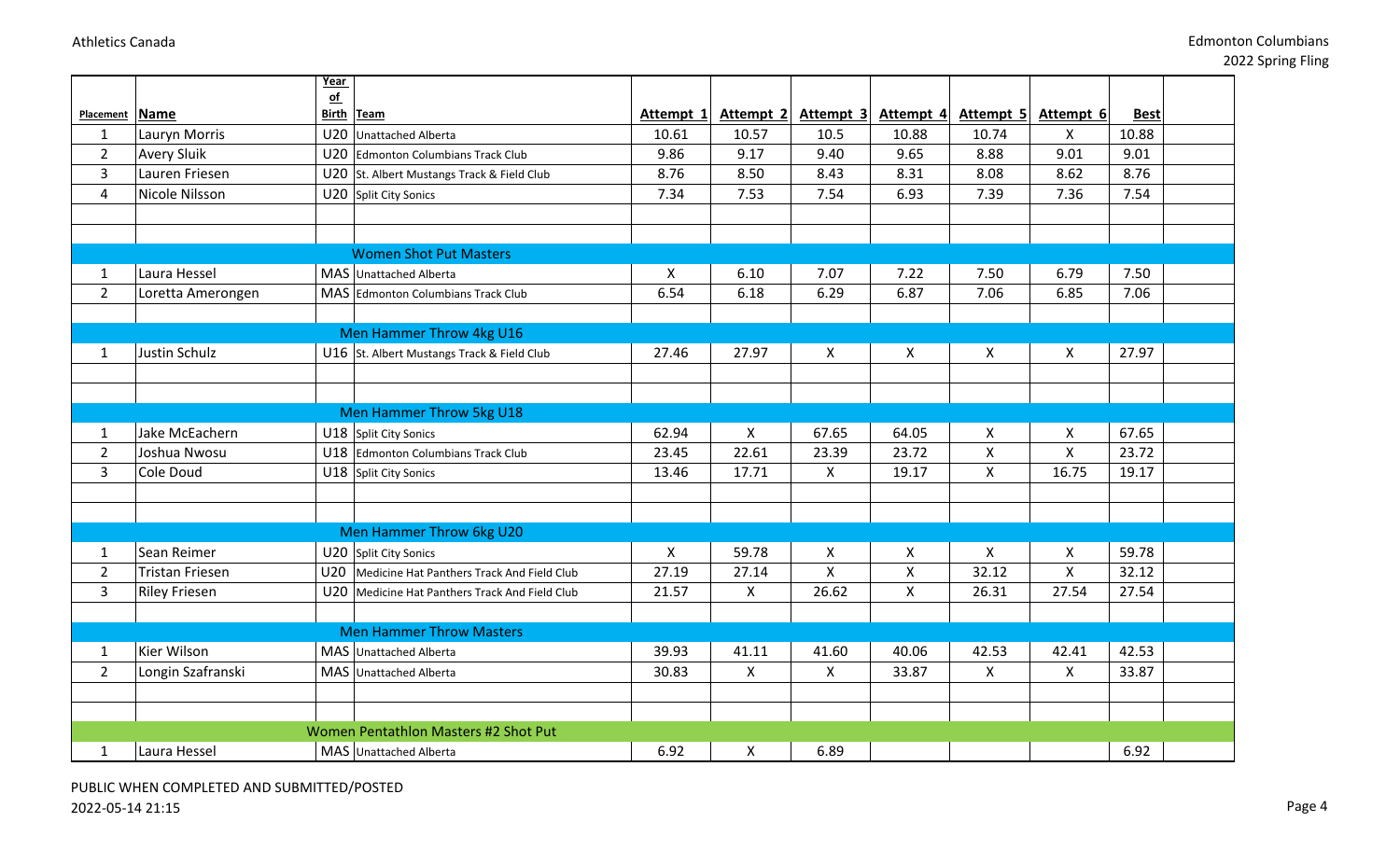|                |                      | Year<br>of                                 |                    |                           |           |           |           |           |             |
|----------------|----------------------|--------------------------------------------|--------------------|---------------------------|-----------|-----------|-----------|-----------|-------------|
| Placement Name |                      | Birth Team                                 | Attempt 1          | Attempt 2                 | Attempt 3 | Attempt 4 | Attempt 5 | Attempt 6 | <b>Best</b> |
|                |                      |                                            |                    |                           |           |           |           |           |             |
|                |                      | Men Pentathlon Masters #2 Shot Put         |                    |                           |           |           |           |           |             |
| $\mathbf{1}$   | Longin Szafranski    | MAS Unattached Alberta                     | 10.40              | 10.73                     | 10.69     |           |           |           | 10.73       |
| $\overline{2}$ | Kier Wilson          | MAS Unattached Alberta                     | 7.89               | 8.47                      | 8.69      |           |           |           | 8.69        |
|                |                      |                                            |                    |                           |           |           |           |           |             |
|                |                      |                                            |                    |                           |           |           |           |           |             |
|                |                      | Women Pentathlon Masters #3 Discus Throw   |                    |                           |           |           |           |           |             |
| $\mathbf{1}$   | Laura Hessel         | MAS Unattached Alberta                     | 18.79              | 21.21                     | 20.81     |           |           |           | 21.21       |
|                |                      |                                            |                    |                           |           |           |           |           |             |
|                |                      | Men Pentathlon Masters #3 Discus Throw     |                    |                           |           |           |           |           |             |
| $\mathbf{1}$   | Longin Szafranski    | MAS Unattached Alberta                     | X                  | X                         | 35.39     |           |           |           | 35.39       |
| $\overline{2}$ | Kier Wilson          | MAS Unattached Alberta                     | $\pmb{\mathsf{X}}$ | 23.53                     | 24.27     |           |           |           | 24.27       |
|                |                      |                                            |                    |                           |           |           |           |           |             |
|                |                      | Women Pentathlon Masters #4 Javelin        |                    |                           |           |           |           |           |             |
| $\mathbf{1}$   | Laura Hessel         | MAS Unattached Alberta                     | 16.70              | $\mathsf{X}$              | 17.15     |           |           |           | 17.15       |
|                |                      | Men Pentathlon Masters #4 Javelin Throw    |                    |                           |           |           |           |           |             |
| $\mathbf{1}$   | Kier Wilson          | MAS Unattached Alberta                     | 28.22              | $\mathsf{X}$              | 25.79     |           |           |           | 28.22       |
| $\overline{2}$ | Longin Szafranski    | MAS Unattached Alberta                     | $\mathsf{X}$       | 34.15                     | 34.15     |           |           |           | 34.15       |
|                |                      |                                            |                    |                           |           |           |           |           |             |
|                |                      |                                            |                    |                           |           |           |           |           |             |
|                |                      | Men Discus Throw 1kg U16                   |                    |                           |           |           |           |           |             |
| $\mathbf{1}$   | <b>Justin Schulz</b> | U16 St. Albert Mustangs Track & Field Club | 22.08              | $\boldsymbol{\mathsf{X}}$ | X         | 24.70     | X         | X         | 24.70       |
| $\overline{2}$ | Sam Newans           | U16 Edmonton Columbians Track Club         | $\mathsf{X}$       | 20.63                     | 18.85     | X         | 21.17     | 21.34     | 21.34       |
| $\overline{3}$ | Joel Thorpe          | U16 Leduc Track and Field Club             | 16.50              | 20.55                     | 18.07     | 20.16     | 21.14     | X.        | 21.14       |
|                |                      |                                            |                    |                           |           |           |           |           |             |
|                |                      | Men Discus Throw 1.5kg U18                 |                    |                           |           |           |           |           |             |
| $\mathbf{1}$   | Jake McEachern       | U18 Split City Sonics                      | 48.15              | 45.93                     | 47.30     | 48.83     | 49.06     | 48.65     | 49.06       |
| $2^{\circ}$    | Joshua Nwosu         | U18 Edmonton Columbians Track Club         | 24.46              | 24.50                     | 23.41     | 25.76     | 23.34     | 21.70     | 25.76       |
| $\overline{3}$ | Cole Doud            | U18 Split City Sonics                      | 23.35              | 20.60                     | 23.67     | 22.30     | 23.57     | 21.29     | 23.67       |
|                |                      |                                            |                    |                           |           |           |           |           |             |
|                |                      | Women Javelin Throw 500kg U16              |                    |                           |           |           |           |           |             |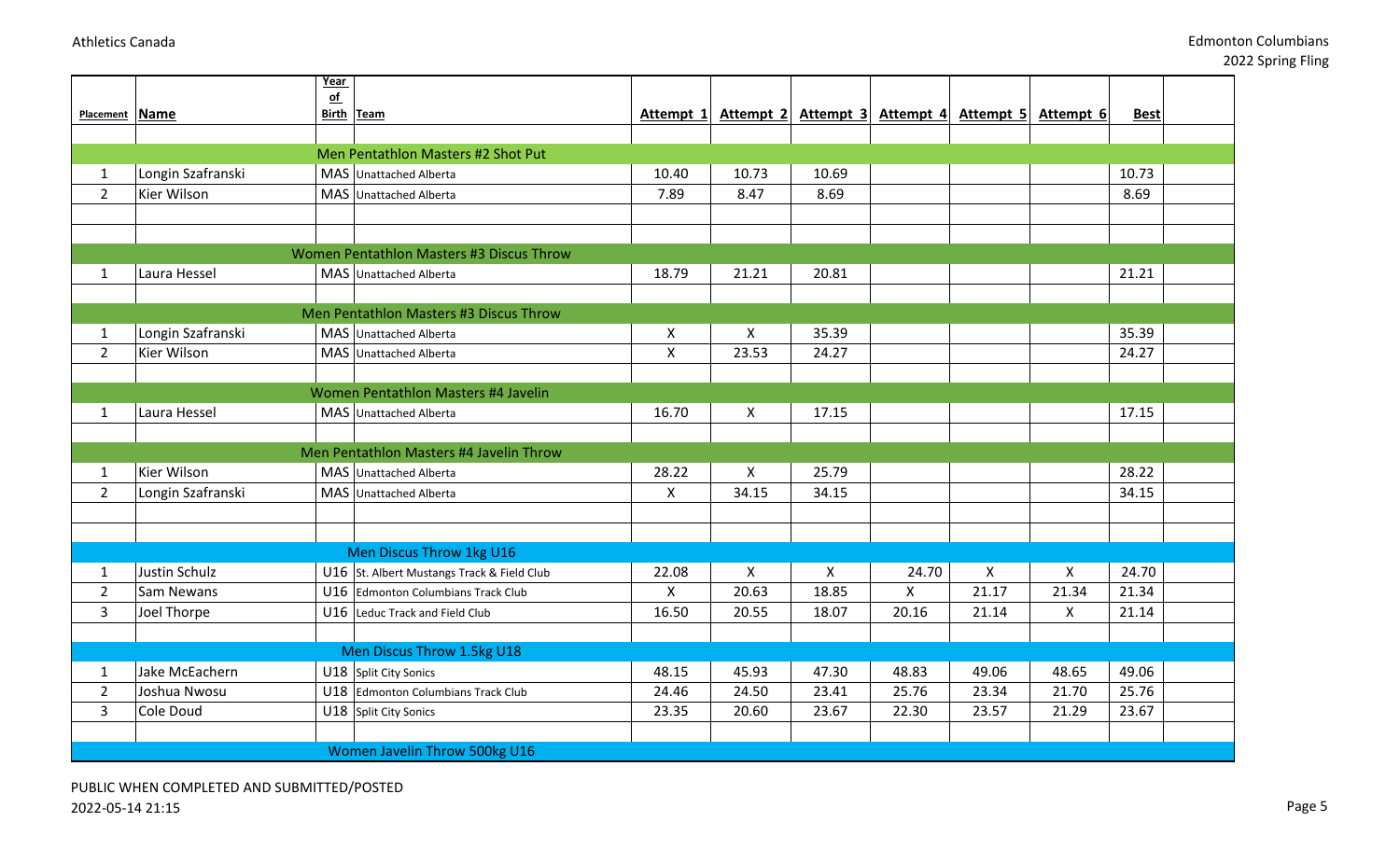2022 Spring Fling

|                                |                                                | Year       |                                                                                                  |            |                      |                                    |                |                     |                   |                |
|--------------------------------|------------------------------------------------|------------|--------------------------------------------------------------------------------------------------|------------|----------------------|------------------------------------|----------------|---------------------|-------------------|----------------|
| Placement Name                 |                                                | of         | Birth Team                                                                                       | Attempt 1  | Attempt 2            | Attempt 3                          |                | Attempt 4 Attempt 5 | Attempt 6         | <b>Best</b>    |
| 1                              | Andrea Jacob                                   |            | U16 Leduc Track and Field Club                                                                   | 19.07      | 19.84                | 22.08                              | 22.95          | 19.72               | 20.69             | 22.95          |
|                                |                                                |            |                                                                                                  |            |                      |                                    |                |                     |                   |                |
|                                |                                                |            |                                                                                                  |            |                      |                                    |                |                     |                   |                |
|                                |                                                |            | Women Javelin Throw 500kg U18                                                                    |            |                      |                                    |                |                     |                   |                |
| $\mathbf{1}$                   | Lauren Dellezay                                |            | U18 Leduc Track and Field Club                                                                   | 25.68      | X                    | X                                  | 22.64          | $\mathsf{X}$        | $\mathsf{X}$      | 25.68          |
|                                |                                                |            |                                                                                                  |            |                      |                                    |                |                     |                   |                |
|                                |                                                |            | Women Javelin Throw 600kg U20                                                                    |            |                      |                                    |                |                     |                   |                |
| $\mathbf{1}$                   | Lauryn Morris                                  |            | U20 Unattached Alberta                                                                           | X          | 30.25                | X                                  | 28.73          | X                   | X                 | 30.25          |
| $\overline{2}$                 | <b>Avery Sluik</b>                             |            | U20 Edmonton Columbians Track Club                                                               | 23.44      | 25.19                | 27.78                              | 24.83          | 24.02               | 24.88             | 27.78          |
|                                |                                                |            |                                                                                                  |            |                      |                                    |                |                     |                   |                |
|                                |                                                |            | <b>Women Javelin Throw Masters</b>                                                               |            |                      |                                    |                |                     |                   |                |
| 1                              | Laura Hessel                                   |            | MAS Unattached Alberta                                                                           | 18.63      | 18.05                | 17                                 | 19.32          | $16.25$ X           |                   | 19.32          |
|                                |                                                |            |                                                                                                  |            |                      |                                    |                |                     |                   |                |
|                                |                                                |            | <b>Men Discus Masters</b>                                                                        |            |                      |                                    |                |                     |                   |                |
| $\mathbf{1}$                   | Longin Szafranski                              |            | MAS Unattached Alberta                                                                           | 33.29      | X                    | $\boldsymbol{\mathsf{X}}$          | X              | 34.30               | 33.05             | 34.30          |
| $\overline{2}$                 | <b>Dallas Kendrick</b>                         |            | MAS Edmonton Columbians Track Club                                                               | X          | $\mathsf{X}$         | 24.94                              | 24.94          | 25.24               | 25.89             | 25.89          |
|                                |                                                |            |                                                                                                  |            |                      |                                    |                |                     |                   |                |
|                                |                                                |            | Men Discus Throw 2kg Senior                                                                      |            |                      |                                    |                |                     |                   |                |
| $\mathbf{1}$                   | Erik Salamon                                   | <b>SEN</b> |                                                                                                  | 36.62      | 36.47                | 37.75                              | 37.12          | 37.67               | 38.50             | 38.50          |
|                                | (Running Wild Athletics Club)                  |            |                                                                                                  |            |                      |                                    |                |                     |                   |                |
|                                |                                                |            | Men Discus Throw 1.75kg U20                                                                      |            |                      |                                    |                |                     |                   |                |
| $\mathbf{1}$<br>$\overline{2}$ | <b>Tristan Friesen</b><br><b>Riley Friesen</b> |            | U20 Medicine Hat Panthers Track And Field Club<br>U20 Medicine Hat Panthers Track And Field Club | X<br>31.71 | $\mathsf X$<br>31.50 | $\boldsymbol{\mathsf{X}}$<br>32.06 | 35.29<br>31.67 | 41.46<br>33.38      | X<br>$\mathsf{X}$ | 41.46<br>33.38 |
| $\overline{3}$                 | Logan Shaver                                   |            | U20 Edmonton Columbians Track Club                                                               | X          | $\mathsf{X}$         | $\boldsymbol{X}$                   | $\mathsf{X}$   | 25.00               | 18.86             | 25.00          |
|                                |                                                |            |                                                                                                  |            |                      |                                    |                |                     |                   |                |
|                                |                                                |            | Men Javelin Throw 600kg U16                                                                      |            |                      |                                    |                |                     |                   |                |
| 1                              | <b>Breaux Wilson</b>                           |            | U16 Edmonton International Track Club                                                            | 27.04      | 25.16                | 28.70                              | X              | 24.23               | 28.10             | 28.70          |
|                                |                                                |            |                                                                                                  |            |                      |                                    |                |                     |                   |                |
|                                |                                                |            |                                                                                                  |            |                      |                                    |                |                     |                   |                |
|                                |                                                |            | Men Javelin Throw 700kg U18                                                                      |            |                      |                                    |                |                     |                   |                |
| $\mathbf{1}$                   | Nikolai Tchwsnokov                             |            | U18 Edmonton International Track Club                                                            | 39.19      | 36.54                | 37.29                              | 34.05          | 32.41               | 38.83             | 39.19          |
| $\overline{2}$                 | Jake McEachern                                 |            | U18 Split City Sonics                                                                            | X          | 26.64                | X                                  | 29.83          | X                   | 27.17             | 29.83          |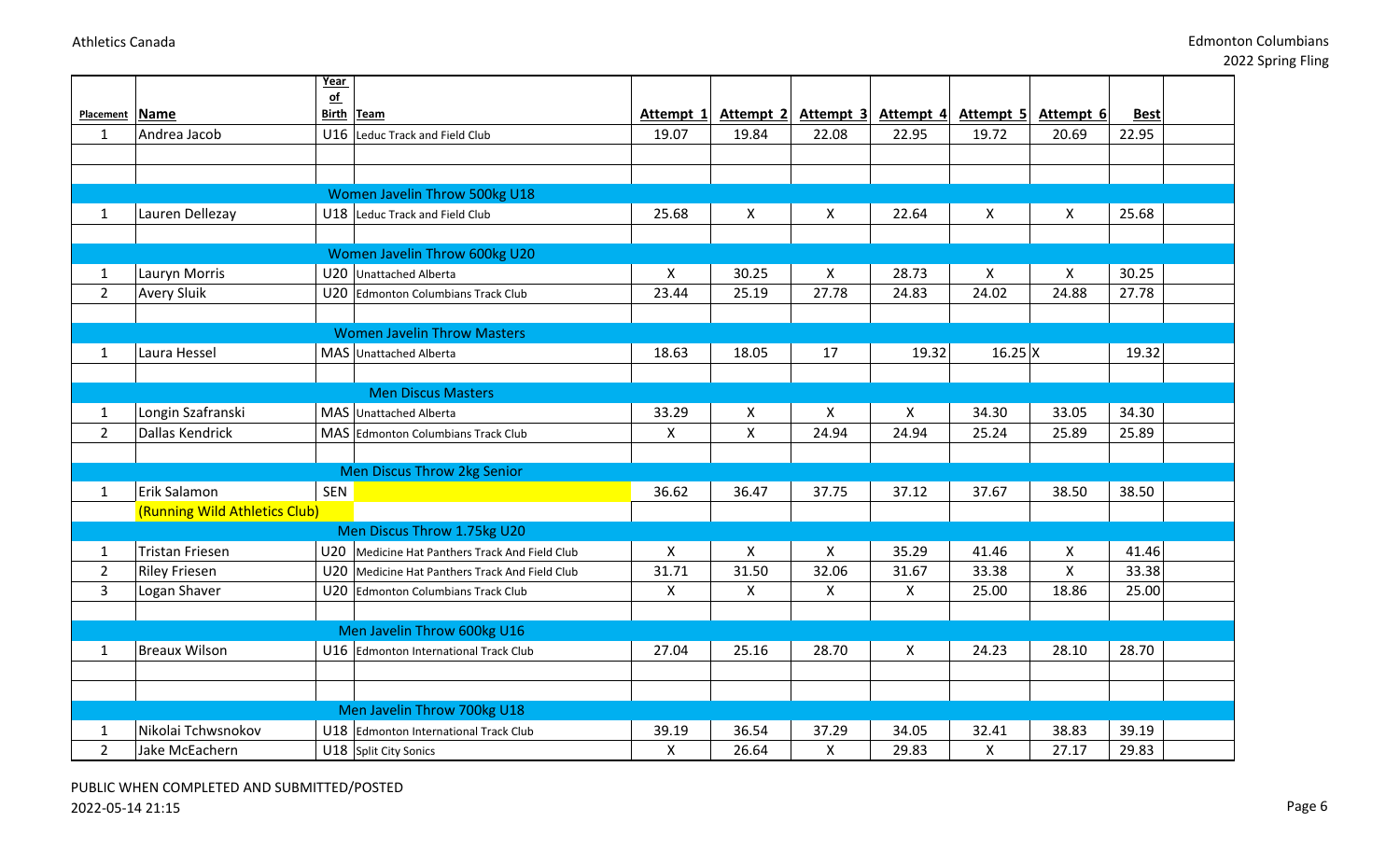2022 Spring Fling

|                |                        | Year                     |                                                |                    |                           |                           |                     |                |           |             |  |
|----------------|------------------------|--------------------------|------------------------------------------------|--------------------|---------------------------|---------------------------|---------------------|----------------|-----------|-------------|--|
|                |                        | $\overline{\textbf{of}}$ |                                                |                    |                           |                           |                     |                |           |             |  |
| Placement      | Name                   | <b>Birth Team</b>        |                                                | Attempt 1          | Attempt 2                 | Attempt 3                 | Attempt 4           | Attempt 5      | Attempt 6 | <b>Best</b> |  |
| $\overline{3}$ | Joshua Nwosu           |                          | U18 Edmonton Columbians Track Club             | 22.84              | 23.59                     | $\mathsf{X}$              | 24.37               | 24.23          | 18.40     | 24.37       |  |
| 4              | Cole Doud              |                          | U18 Split City Sonics                          | 10.87              | 13.24                     | 13.16                     | 17.02               | 18.80          | 18.11     | 18.80       |  |
|                |                        |                          |                                                |                    |                           |                           |                     |                |           |             |  |
|                |                        |                          | Men Javelin Throw 800kg U20                    |                    |                           |                           |                     |                |           |             |  |
| $\mathbf{1}$   | <b>Tristan Friesen</b> |                          | U20 Medicine Hat Panthers Track And Field Club | 36.31              | 40.03                     | X                         | 42.69               | X              | X.        | 42.69       |  |
| $\overline{2}$ | <b>Riley Friesen</b>   |                          | U20 Medicine Hat Panthers Track And Field Club | 22.36              | 23.27                     | 22.38                     | 24.80               | 24.22          | 23.26     | 24.80       |  |
| $\overline{3}$ | Logan Shaver           |                          | U20 Edmonton Columbians Track Club             | 20.03              | 22.92                     | $\boldsymbol{\mathsf{X}}$ | 23.74               | 23.24          | 23.56     | 23.74       |  |
|                |                        |                          |                                                |                    |                           |                           |                     |                |           |             |  |
|                |                        |                          | Men Javelin Throw 800kg Senior                 |                    |                           |                           |                     |                |           |             |  |
| $\mathbf{1}$   | Stephen Arychuk        |                          | <b>SEN</b> Edmonton Columbians Track Club      | 28.67              | 25.52                     | 29.05                     | 29.28               | $\mathsf{X}$   | X         | 29.28       |  |
|                |                        |                          |                                                |                    |                           |                           |                     |                |           |             |  |
|                |                        |                          | <b>Men Javelin Throw Masters</b>               |                    |                           |                           |                     |                |           |             |  |
| $\mathbf{1}$   | Kier Wilson            |                          | MAS Unattached Alberta                         | 31.16              | $\boldsymbol{\mathsf{X}}$ | 33.7                      | 34.07               | 34.23          | 34.41     | 34.41       |  |
| $\overline{2}$ | Longin Szafranski      |                          | MAS Unattached Alberta                         | 27.52              | 27.15                     | X                         | 25.29               | $\pmb{\times}$ | X         | 27.52       |  |
|                |                        |                          |                                                |                    |                           |                           |                     |                |           |             |  |
|                |                        |                          | <b>Women Discus Throw 1Kg U20</b>              |                    |                           |                           |                     |                |           |             |  |
| $\mathbf{1}$   | Lauryn Morris          |                          | U20 Unattached Alberta                         | 30.96              | 28.38                     | X                         | 28.08               | 26.42          | 24.25     | 30.96       |  |
| $\overline{2}$ | Lauren Friesen         |                          | U20 St. Albert Mustangs Track & Field Club     | 23.00              | 27.55                     | 26.87                     | 27.47               | 23.82          | 25.62     | 27.55       |  |
| $\mathbf{3}$   | <b>Avery Sluik</b>     |                          | U20 Edmonton Columbians Track Club             | 25.36              | 21.50                     | 21.03                     | $\mathsf{X}$        | 18.65          | X         | 25.36       |  |
| 4              | Nicole Nilsson         |                          | U20 Split City Sonics                          | 19.94              | 20.90                     | 19.75                     | X                   | 20.24          | X         | 20.90       |  |
|                |                        |                          |                                                |                    |                           |                           |                     |                |           |             |  |
|                |                        |                          |                                                |                    |                           |                           |                     |                |           |             |  |
|                |                        |                          | <b>Women Discus Throw 1Kg U16</b>              |                    |                           |                           |                     |                |           |             |  |
| $\mathbf{1}$   | Sydney Kube            |                          | U16 St. Albert Mustangs Track & Field Club     | $\pmb{\mathsf{X}}$ | $\boldsymbol{\mathsf{X}}$ | 11.98                     | 12.89               | 12.45          | 13.94     | 13.94       |  |
| $2^{\circ}$    | Gabrielle Kube         |                          | U16 St. Albert Mustangs Track & Field Club     | X                  | 8.47                      | $\boldsymbol{\mathsf{X}}$ | X                   | 9.72           | 10.97     | 10.97       |  |
|                |                        |                          |                                                |                    |                           |                           |                     |                |           |             |  |
|                |                        |                          | <b>Women Discus Throw 1Kg U18</b>              |                    |                           |                           |                     |                |           |             |  |
| $\mathbf{1}$   | Lauren Dellezay        |                          | U18 Leduc Track and Field Club                 | 23.09              | 21.81                     | 21.83                     | 22.03               | $\mathsf{X}$   | 23.27     | 23.27       |  |
|                |                        |                          |                                                |                    |                           |                           |                     |                |           |             |  |
|                |                        |                          |                                                |                    |                           |                           |                     |                |           |             |  |
|                |                        |                          | <b>Women Discus Throw Masters</b>              |                    |                           |                           |                     |                |           |             |  |
| $\mathbf{1}$   | Laura Hessel           |                          | MAS Unattached Alberta                         | 21.09              | 20.94                     | 20.76                     | $19.55 \, \text{X}$ |                | Χ         | 21.09       |  |